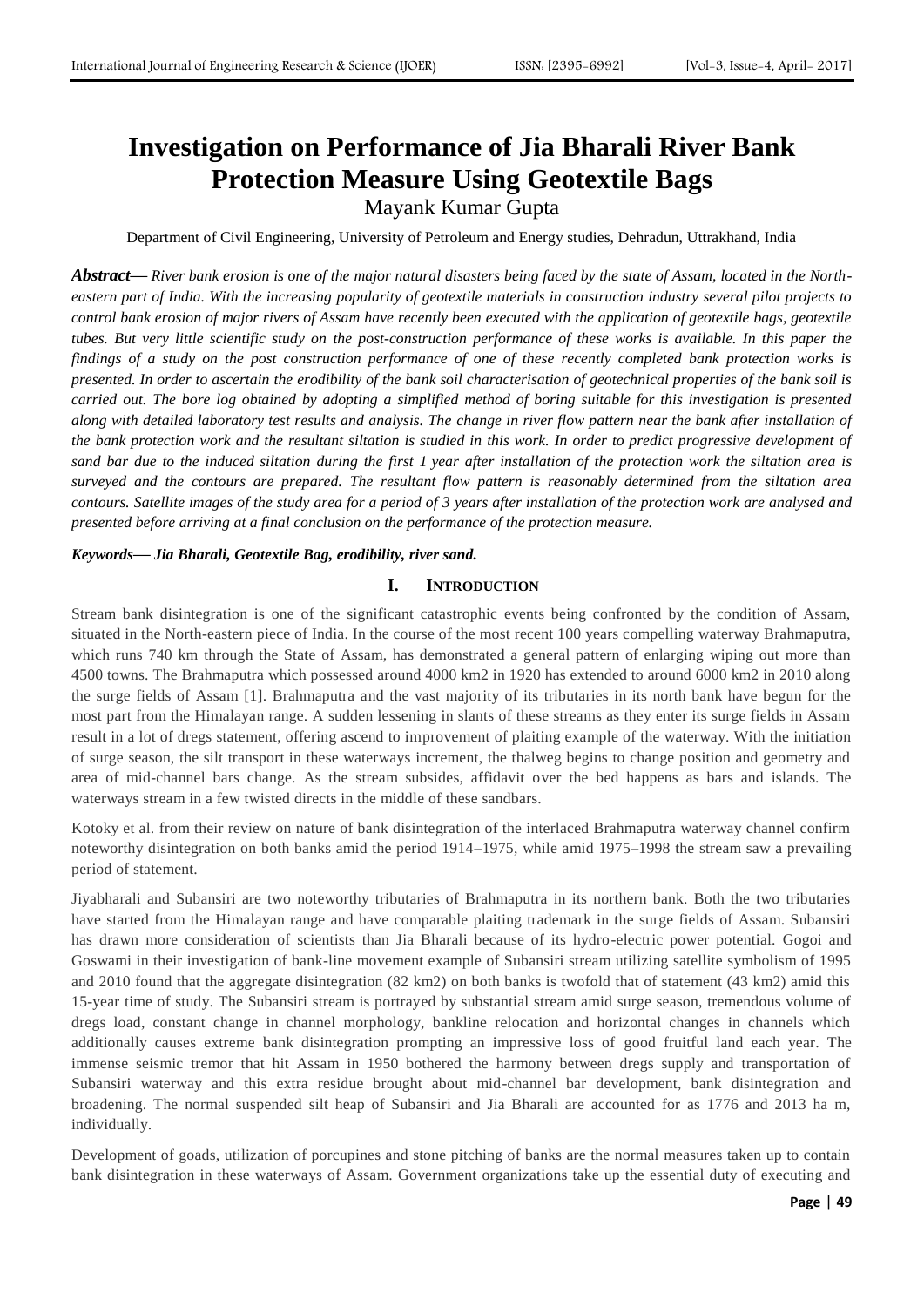keeping up these security measures. With the expanding fame of geotextile materials in development industry a few pilot activities to control bank disintegration of significant waterways of Assam have as of late been executed with the utilization of geotextile sacks, geotextile tubes, and so on.

Mondal et al. through a contextual analysis on bank rupturing in Moyna waste bowl range of West Bengal, India, examined the physical, mechanical and geotechnical properties of the dike material and assessed existing outline system for dike dependability examination. As locally accessible soil was utilized as a part of development of the earthen banks the review found that the geotechnical properties of dike materials should have been enhanced by utilizing added substances or strengthening materials like soil–cement, characteristic or geosynthetic fiber. It was additionally recommended utilization of geotextile packs, bond composites with support for dike incline assurance.

Geotextile tubes, Geotextile packs are likewise being tested in chosen extends of banks of waterway Brahmaputra and its real tributaries. Maurya et al. have given a definite record of the current surge security and against disintegration works composed and executed utilizing geotextile to give insurance of the overnight boardinghouse disintegration of the Brahmaputra stream. Bank security taken after by a reasonable bed insurance was completed utilizing geotextile packs put on geotextile channel layer. Steel Gabions loaded with geotextile sacks were put at standard interims to confer assist steadiness to the scour assurance measure. Maurya et al. concentrated the material properties of the geosynthetics utilized as a part of stream preparing works of waterway Dibang, a tributary of Brahmaputra, and talked about the benefits of utilizing these geotextile packs over regular materials and techniques.

Very little study on the post-construction performance of these bank protection measures using geotextile bags in flood plains of river Brahmaputra is available in literature. In this work a study on the effects of Jia Bharali river bank protection work, executed by Water Resources Department of Assam under one of its pilot projects using geotextile bags, on the induced siltation and flow pattern of the river is taken up.

Research has shown that differential physical properties of cohesive and non-cohesive bank materials result in marked differences in erosion rates, erosion processes and failure modes. Although fine-grained materials are resistant to fluid shear, they tend to have low shear strength and are susceptible to mass failure. To acquire appropriate understand ing of mass failure problem like erosion the characterization geotechnical properties of the bank soil is also undertaken in this work.

# **II. THE STUDY AREA**

A stretch of western bank of Jia Bharali river near Tezpur town of Assam had continuously been subjected to erosion every year during the floods since last several years. The progression of the river into the land due to erosion resulted in breaching of an existing embankment and was perceived as a threat to the Tezpur Central University, situated about 1.5 km away. The Water Resource Department, Assam, in the year 2012, had taken up a pilot project for protection of this stretch of the river bank. The measure consisted of installation of a launching apron up to low water level (LWL) and boulder pitching of river bank above LWL. Application of geotextile was made in the form of geotextile bags for construction of the launching apron. A satellite map of the location is shown in Fig. [1.](http://link.springer.com/article/10.1007/s40891-016-0052-8#Fig1)



**FIGURE 1: A SATELLITE MAP OF THE JIA BHARALI RIVER**

*Length of this bank protection work is 650 m, located from Lat. 26°42′53″ Long. 92°51′2″ to Lat. 26°43′21″ Long. 92°50′58″, about 12 km upstream from the point of confluence of this tributary and river Brahmaputra.*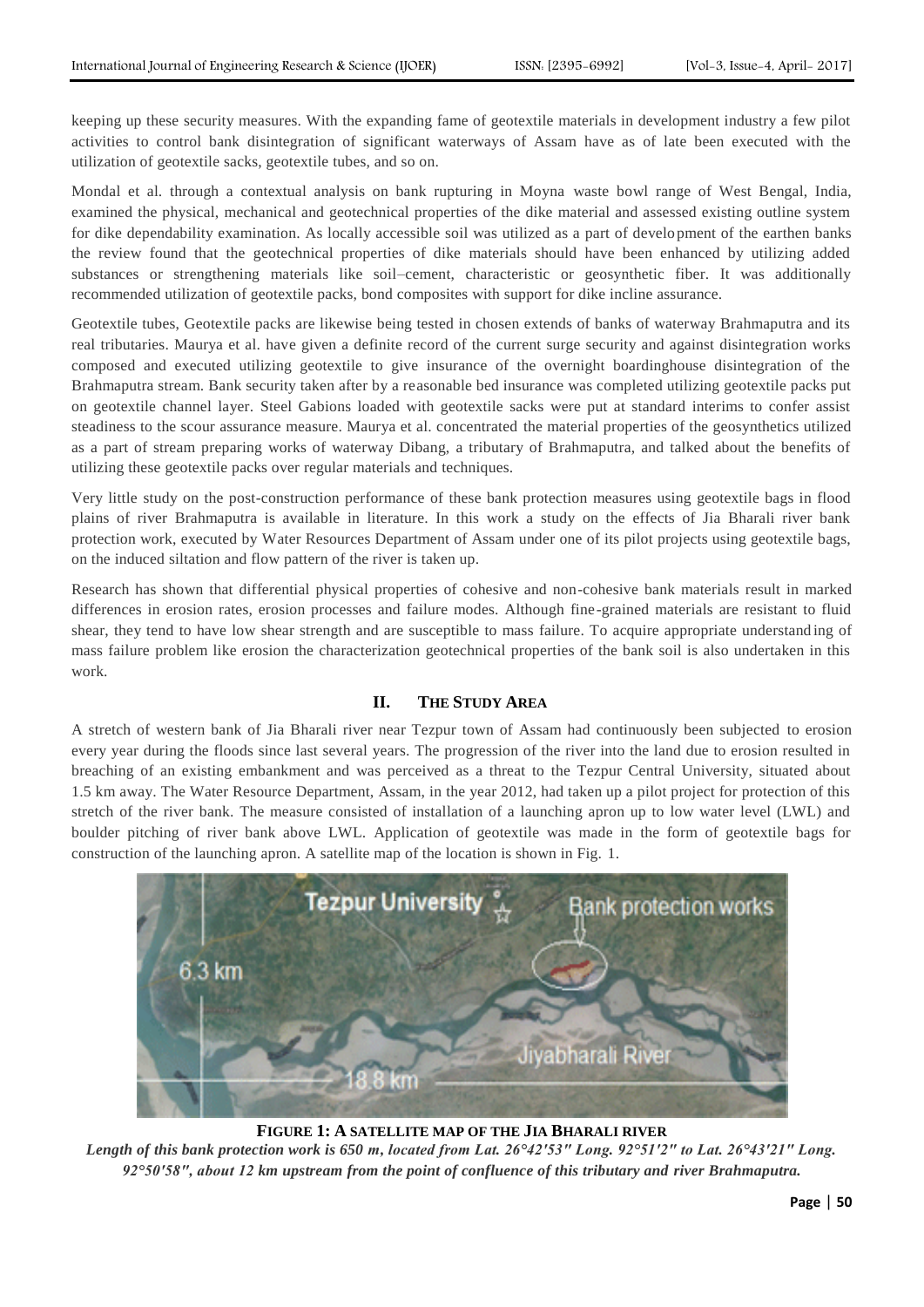#### **2.1 Field and Laboratory Studies**

Portrayal of geotechnical properties of the stream bank soil is embraced in this work in a geotechnical examination of the Jia Bharali waterway bank soil at an area close to the insurance work under review.

The field work constituted of field soil examination up to ground water table amid the dry season. Since the profundities of disappointments because of disintegration are by and large shallow the dirt stratification in fine detail should have been gathered for suitable incline strength examination. Both wash exhausting and twist drill drilling, the most usually received subsurface drilling strategies, give very aggravated soil tests and it is hard to distinguish more slender strata of subsoil. Keeping in mind the end goal to acquire the dirt stratification information in better detail an option and rearranged system was received in this examination. In this strategy an empty aroused iron pipe of 2.5 m length, 70 mm inward measurement and 3 mm thickness was utilized and the borehole was brought around rehashed upward–downward development of the pipe into soil with the assistance of manual exertion. The pipe was removed from the borehole after each 30 cm entrance and the dirt was deliberately removed from the pipe by tenderly tapping its external body. Tests of soil were than gathered, fixed in checked holders and transported to the geotechnical designing research center of the Dept. of Civil Engineering, Tezpur University for research facility testing. The technique could be viably used to gather soil tests for profundities up to ground water table. The in situ shear quality of the bank soil at various profundities were measured utilizing field vane shear instrument. The test strategy was taken after as set down in Indian standard code of practice.

The soil samples collected from field were tested in laboratory for determination of the geotechnical properties of the river bank soil. The shear strength was determined from laboratory testing of remoulded samples prepared at field density. For determination of the shear strength direct shear test was conducted under undrained condition.

# **2.2 Field Surveying**

In the principal year after establishment of the assurance measures new siltation was seen in the review zone shaping sand bars. Keeping in mind the end goal to concentrate the example and degree of this instigated siltation and arrangement of the sand bars field reviewing was done in the siltation range. Electronic Theodolite was utilized as a part of this looking over work. The study zone was partitioned into 20 m  $\times$  20 m matrix and diminished levels at the lattice focuses were resolved with a point of setting up a form drawing of the sand bars.

# **2.3 Properties of the River Bank Soil**

The borehole log obtained from the field borehole is shown in Fig. [2.](http://link.springer.com/article/10.1007/s40891-016-0052-8#Fig2) It shows a surface layer of silty sand soil up to a depth of 0.9 m beyond which the soil is predominantly clayey sand.

| Depth<br>(m) | <b>GWT</b><br>(m)  | Field Identification |                            |
|--------------|--------------------|----------------------|----------------------------|
| 0.4          |                    |                      | Silty sand with vegetation |
| 0.6          |                    | Silty sand           | (*thread 5 mm dia)         |
| 0.65         |                    | Silty sand           | (*thread 5 mm dia)         |
| 0.8          |                    | Silty sand           | (*thread 3 mm dia)         |
| 0.9          |                    | Silty Sand           | (*thread 4 mm dia)         |
| 1.1          | Ground Water Table | <b>Silty Sand</b>    | (*thread 2 mm dia)         |
| 1.3          |                    | Clayey sand          | $(*thread 1 mm dia)$       |
| 1.5          | $\nabla$           | Clayey sand          | (*thread 2 mm dia.)        |
| 1.7          |                    | Clayey sand          | (*thread 3 mm dia.)        |

\*Diameter at which soil moulded in field moisture content crumble when rolled in thread

#### **FIGURE 2: BOREHOLE LOG OBTAINED FROM THE FIELD BOREHOLE**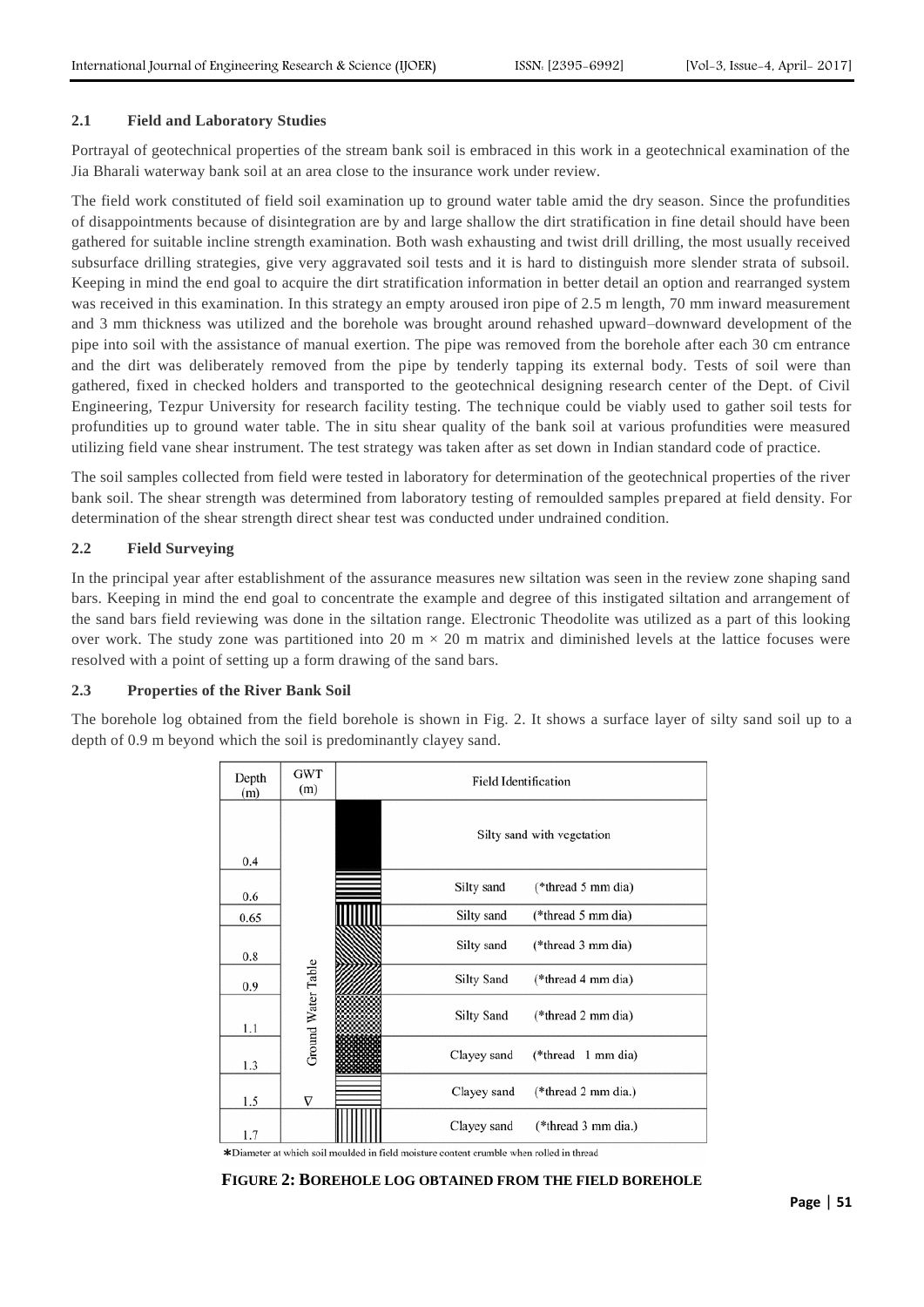The ground water table was encountered at 1.46 m depth. The stratification of the bank soil could be obtained in finer detail due to adoption of the simplified method of boring.

Table [1](http://link.springer.com/article/10.1007/s40891-016-0052-8#Tab1) gives the geotechnical properties of the bank soil obtained from laboratory testing of the soil collected from field at different depths.

| Depth<br>from<br>ground<br>level<br>(m) | Dry<br><b>Density</b><br>(g/cc) | <b>Atterberg limits</b> |      |     | Specific<br>gravity | % Finer than<br>(particle size) |          | Classificati |
|-----------------------------------------|---------------------------------|-------------------------|------|-----|---------------------|---------------------------------|----------|--------------|
|                                         |                                 | LL.                     | PL   | PI  |                     | $2 \text{ mm}$                  | 0.075 mm |              |
| 0.3                                     | 1.33                            | 22.8                    | 19.8 | 3.0 | 2.70                | 100                             | 30       | Silty sand   |
| 0.6                                     | 1.26                            | 36.1                    | 30.6 | 5.5 | 2.71                | 97                              | 21       | Silty sand   |
| 0.8                                     | 1.45                            | 29.5                    | 23.3 | 6.2 | 2.76                | 98                              | 33       | Silty sand   |
| 1.1                                     | 1.45                            | 32.9                    | 23.3 | 9.7 | 2.76                | 92                              | 34       | Clayey sand  |
| 1.6                                     | 1.50                            | 31.0                    | 24.1 | 6.9 | 2.75                | 93                              | 30       | Clayey sand  |
| 2.7                                     | -                               |                         |      |     |                     |                                 |          |              |

**TABLE 1 GEOTECHNICAL PROPERTIES OF THE RIVER BANK SOIL AT FIVE DIFFERENT DEPTHS**

# **III. DESCRIPTION OF THE RIVER-BANK AND INSTALLED BANK PROTECTION WORKS**

The detail of the protection work designed and installed at the river bank by the Water Resources Department (WRD) is shown in Fig. [3](http://link.springer.com/article/10.1007/s40891-016-0052-8#Fig3) and Table [2.](http://link.springer.com/article/10.1007/s40891-016-0052-8#Tab2)





**FIGURE 3: TECHNICAL DETAILS OF THE BANK PROTECTION WORK INSTALLED BY WATER RESOURCES DEPARTMENT ASSAM**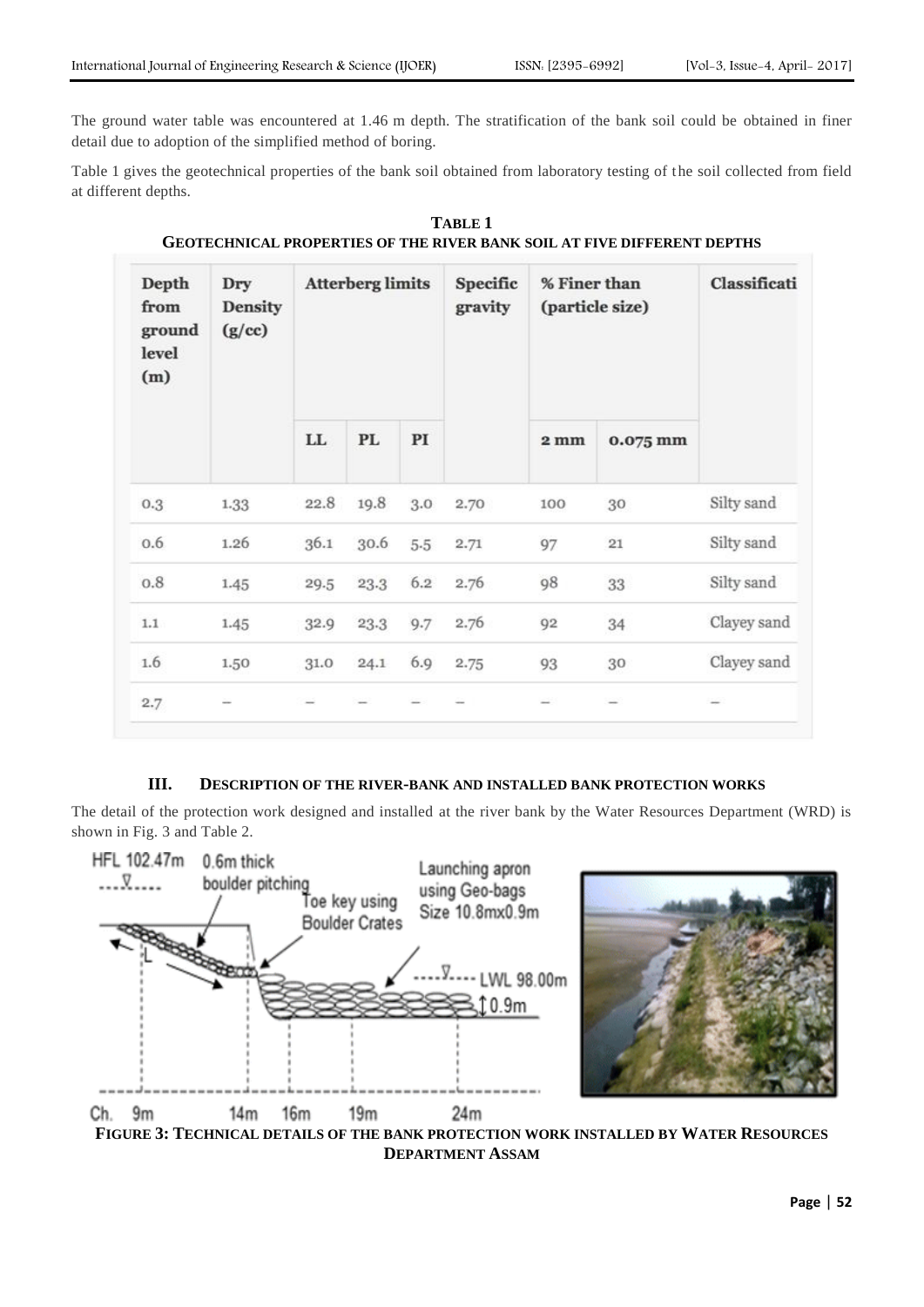# **TABLE 2**

# **TECHNICAL DETAILS OF THE BANK PROTECTION WORK INSTALLED BY WATER RESOURCES DEPARTMENT ASSAM**

|                                                                  | Site: Jiyabharali river embankment at Dikoraijan near Tezpur University |
|------------------------------------------------------------------|-------------------------------------------------------------------------|
| Length of mitigated area: 650 m                                  |                                                                         |
| Type of mitigation measures: boulder rip-rap and geotextile bags |                                                                         |
| Year of work: 2012-2013                                          |                                                                         |
| Boulder pitching                                                 | Launching apron with geotextile bags                                    |
| Slope of pitching: 2H:1 V                                        | Length of launching apron: 10.80 m                                      |
| Pitching thickness: 0.60 m                                       | Thickness of apron: 0.90 m (3 layers of geotextile bags                 |
| 0.075 m of thick metal filter bed                                | each 0.3 m thick)                                                       |
| Average pitching length $(L \infty)$<br>Fig. $3$ : 5.4 m         | Geotextile bag filling: local sand packed to density 1.90<br>g/cc.      |

# **IV. PROPERTIES AND PHYSICAL CONDITION OF GEO-TEXTILE BAG MATERIAL**

Tests of unused geotextile sacks from a similar parcel of packs utilized as a part of the above venture were gathered for testing. A couple geotextile sacks, sand-filled in the year 2012, were discovered unused in the filling site in the waterway bank and were gathered for surveying their physical condition following 3 years of presentation to handle condition. The geotextile materials were tried in the research center for assurance of mass per unit territory, thickness, rigidity and cut quality. The cut quality and rigidity were tried in the CBR instrument utilizing 50 mm distance across plunger. The CBR test setup was reasonably altered as appeared in Fig. 4 to do these tests. The elasticity of the geotextile and resist disappointment was resolved from the CBR cut test utilizing the accompanying relations [14].



# **FIGURE 4 CBR TSSTING**

CBR puncture breaking force Tensile force per unit width  $=$  $2 \times \pi \times$  radius of CBR puncturing plunger'

Strain at failure = 
$$
\frac{(x-a)}{a} \times 100 \%
$$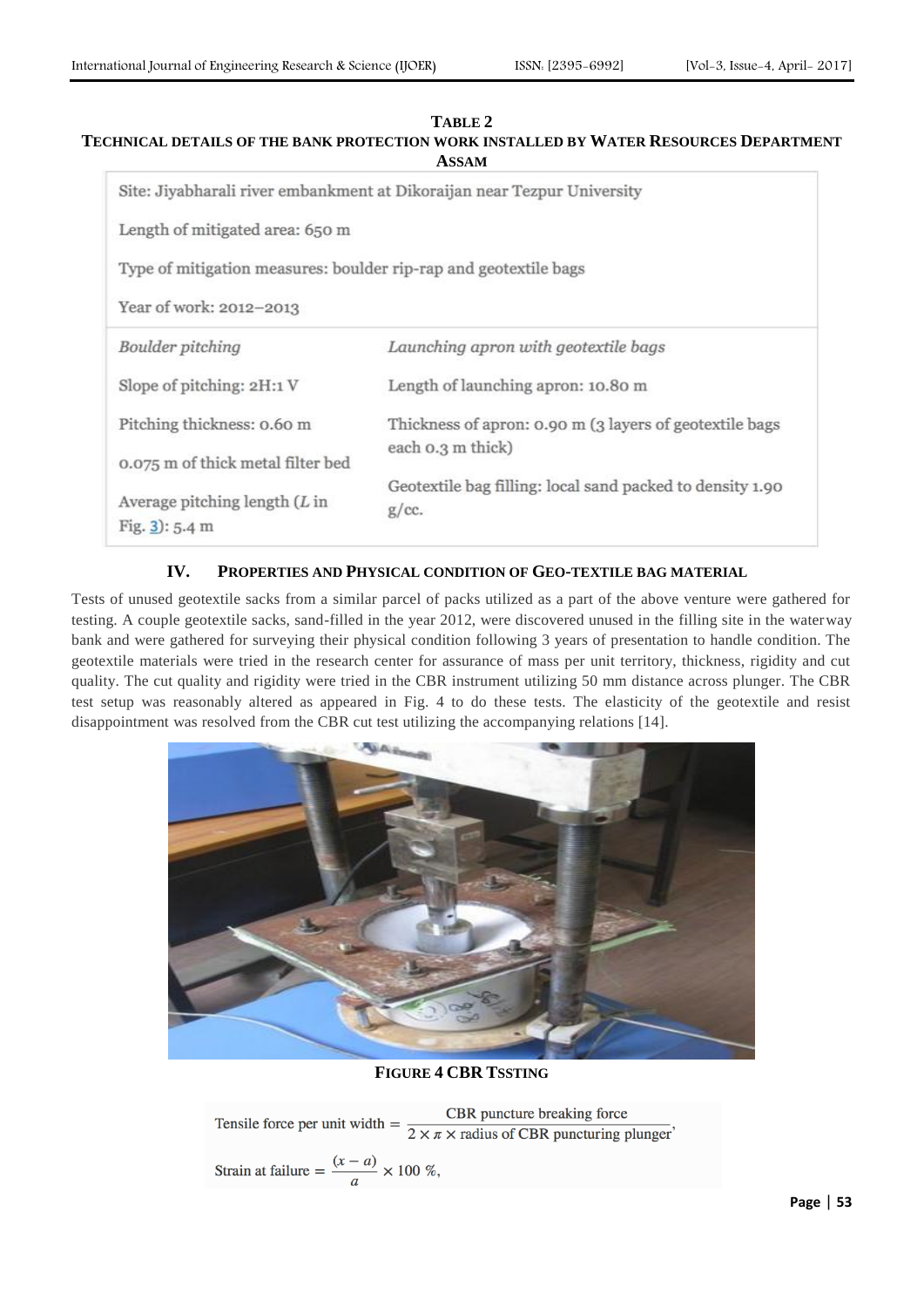where  $x =$  diagonal length of the geotextile at failure;  $a =$  horizontal distance between the outer edge of the plunger and the inner edge of the mould.

The geotextile material used in the project is of nonwoven type. A general inspection of the used and unused samples of the geotextile showed that the geotextile, after 3 years of exposure to field condition, has not shown any significant deterioration. The laboratory test results are shown in Table [3.](http://link.springer.com/article/10.1007/s40891-016-0052-8#Tab3)

| TABLE 2                                                                       |  |
|-------------------------------------------------------------------------------|--|
| <b>RESULT OF LABORATORY TESTS CARRIED OUT ON THE GEOTEXTILE BAG MATERIALS</b> |  |

| <b>Properties</b>                      | Test results of the geotextile bag material used in the project <sup>a</sup> |                                                                        |  |  |  |
|----------------------------------------|------------------------------------------------------------------------------|------------------------------------------------------------------------|--|--|--|
|                                        | <b>Unused material samples</b><br>(stored in room condition)                 | Material used in field in the year<br>2012 (3 years of field exposure) |  |  |  |
| Mass per unit<br>area $(g/m^2)$        | 326                                                                          | 300                                                                    |  |  |  |
| Thickness<br>(mm)                      | $\mathbf{2}$                                                                 | $\mathbf{2}$                                                           |  |  |  |
| <b>CBR</b><br>puncture<br>strength (N) | 1400                                                                         | 1200                                                                   |  |  |  |
| Tensile<br>strength<br>(kN/m)          | 8.9                                                                          | 7.6                                                                    |  |  |  |
| Strain at<br>failure (%)               | 33                                                                           | 27                                                                     |  |  |  |

<sup>a</sup>Project executed in year 2012-2013 and materials tests conducted in March 2016

The results show that the nonwoven geotextile bag material used in this work, even after 3 years of field exposure, has not shown signs physical deterioration with only 15 % drop in its strength.

# **V. EFFECT OF THE PROTECTION MEASURES AND SILTATION AND FLOW DEFLECTION OF THE RIVER**

The waterway Jiyabharali in the year 2012 ruptured around 500 m of an earthen dyke built in the western bank. The dyke was basically in charge of security of the Tezpur University and its abutting territories from waterway Jiya Bharali surge. The WRD, alongside works for shutting the rupture of the dyke, completed a stream bank insurance work utilizing geotextile packs in the area. The adjustment in waterway stream design close to the bank because of the bank security work and the resultant siltation was considered in this work.

Because of establishment of the starting cover in the waterway bed the speed of stream gets diminished close to the bank and sediment testimony begins. With the expansion in volume of the residue store the standard stream heading of the waterway continuously makes tracks in an opposite direction from the bank and siltation territory gradually augments. As the water level retreats after surge the ranges encountering most astounding residue store seem first as a sand bar over the waterway water surface. Stream water keeps on streaming around these little sand bars. As the water subsides advance the following level of sediment store zones develop over the water surface. More siltation zones develop as the waterway water level keeps on subsiding until it achieves LWL. In this way, the diverse ground heights of bars in the waterway speak to various phases of their arrangement concerning time. The profile of this dynamic development of sand bars subsequently of actuated siltation can by implication be utilized to evaluate the adjustment in stream example of the waterway after establishment of the bank assurance works.

In order to estimate the extent of this progressive sand bar formation contour drawing of the char area was prepared through detailed ground surveying. The sand bar which was formed after installation of bank protection measures in 2013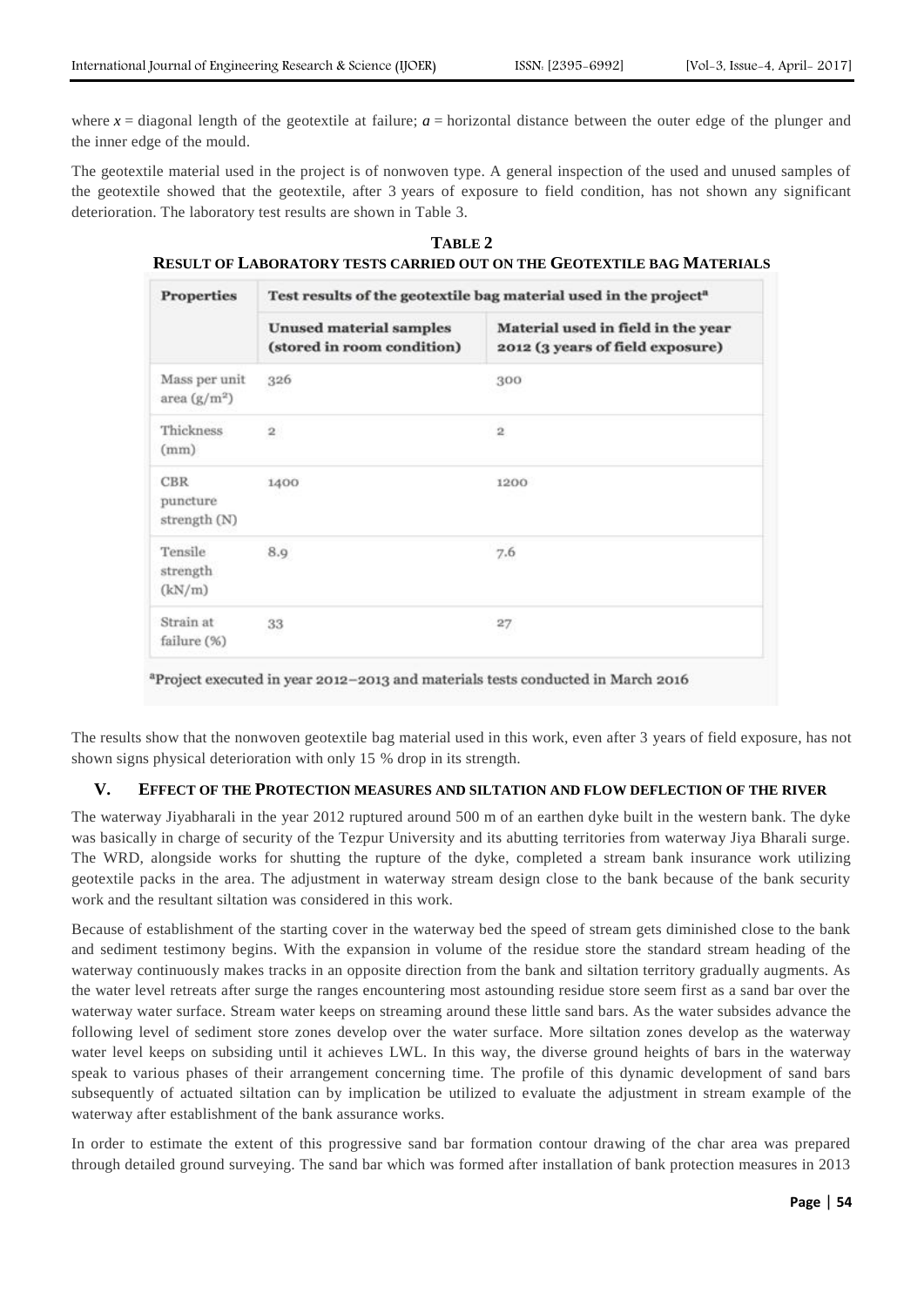was surveyed in January 2014 in this work. The surveying was done using digital theodolite by dividing the entire area into 20 m grids. The contour map was drawn adopting the method of interpolation with a contour interval of 25 cm. Contours at elevations 99.25, 99.00, 98.75, 98.50, 98.25 and 98.00 m (LWL) are shown in Fig. [5a](http://link.springer.com/article/10.1007/s40891-016-0052-8#Fig5)–f.



(a) Sand bar having elevation  $> 99.25$  m



(b) Sand bar having elevation  $> 99.00 \text{ m}$ 



(c) Sand bar having elevation  $> 98.75$  m





(f) Sand bar having elevation  $> 98.00$  m

**FIGURE. 5**

SAND BAR HAVING ELEVATION A >99.25 M; B >99.00 M; C >98.75 M; D >98.50 M; E>98.25 M; F >98.00 M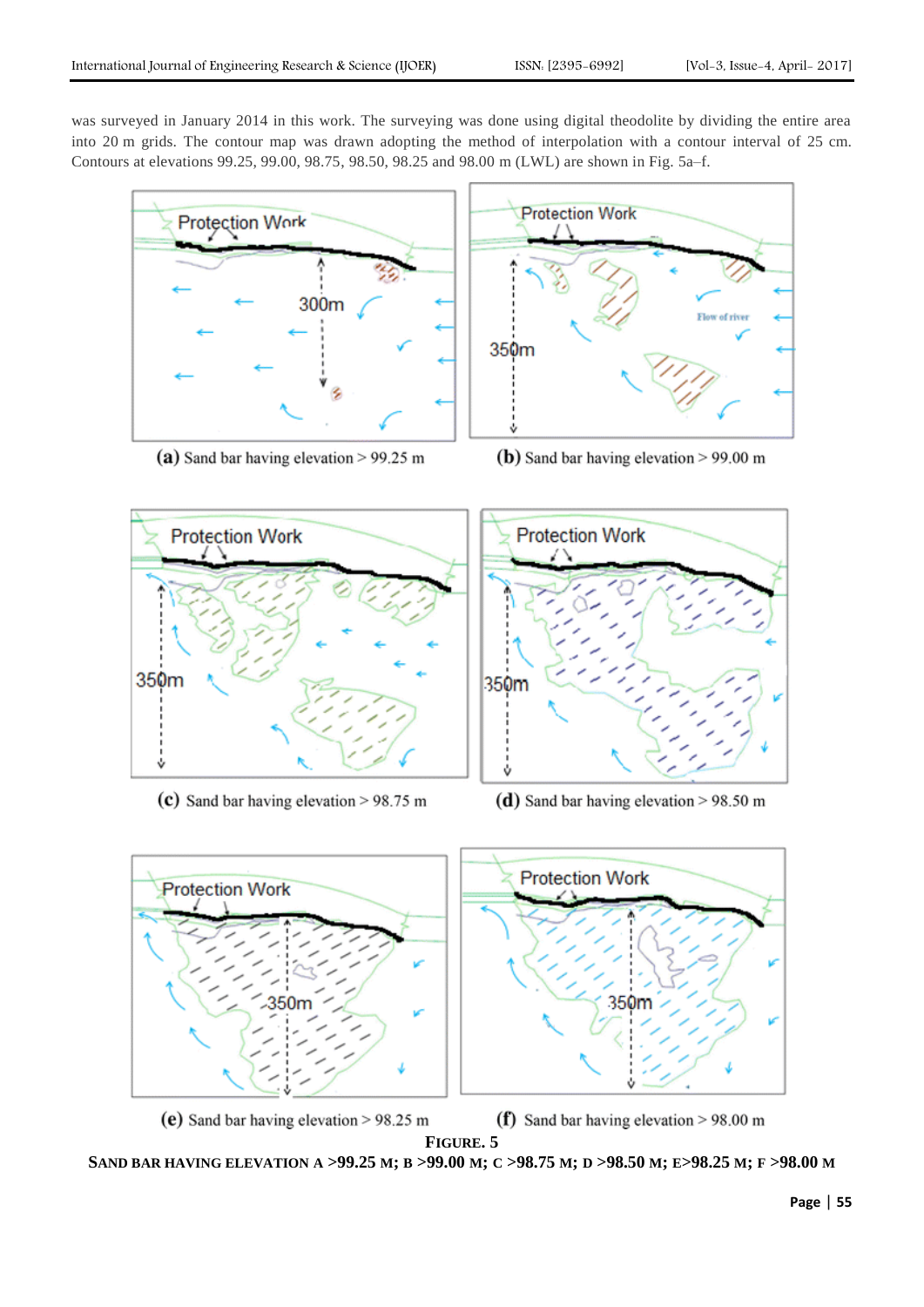# **VI. CHANGE IN RIVER FLOW DIRECTION AFTER INSTALLATION OF PROTECTION MEASURES**

The adjustment in stream example of Jia Bharali waterway in the review territory amid the period after establishment of the insurance measure is considered with the assistance of satellite photographs of the waterway accessible in Google Earth. With the assistance of Google Earth satellite photographs taken in March 2013 and March 2015 the stream example of the waterway stations and the sand bars as existed in March 2015 and March 2013 are followed out in Fig. 6a, b, individually. A correlation of Fig. 6a, b indicates new disintegration amid the period together with development of new sand bars. The degree of the zones influenced by crisp disintegration because of alter in stream course of the waterway channels and new siltation zones amid the period from 2013 to 2015 are resolved and appeared in Fig. 6c. The matrix in the figures demonstrates the latitude–longitude of the review range.





(c) Fresh change in flow direction and siltation areas during the period from 2013 to 2015

**FIG. 6**

# **FLOW PATTERN AND SAND BARS OF JIA BHARALI RIVER A IN THE STUDY AREA AS ON MARCH 2015; B IN THE STUDY AREA AS ON MARCH 2013. C FRESH CHANGE IN FLOW DIRECTION AND SILTATION AREAS DURING THE PERIOD FROM 2013 TO 2015.**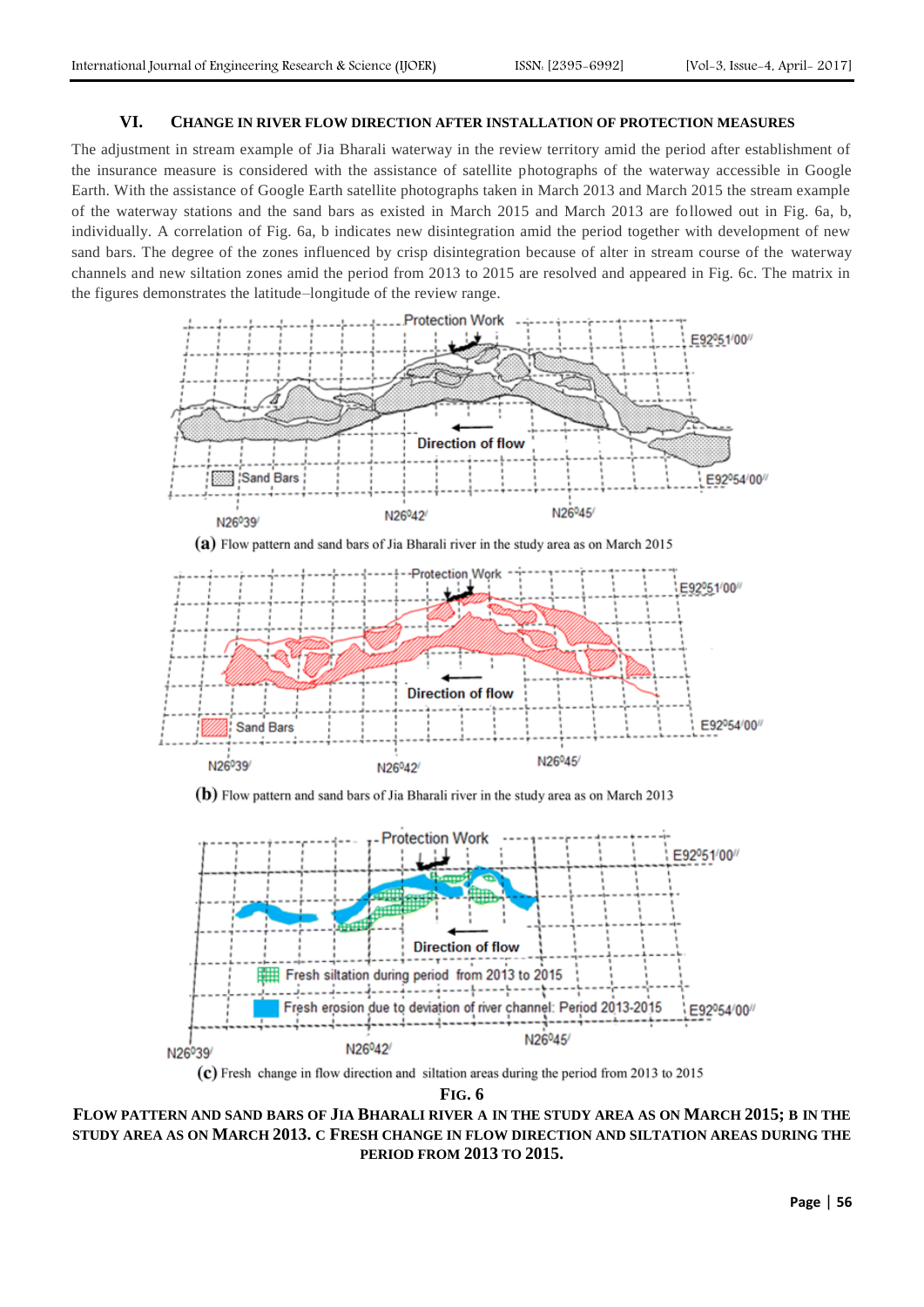## **VII. DISCUSSION**

Two essential parts of stream bank material quality are erodibility and shear quality of the bank soil. Bank soil with low union and low versatility list (PI  $<$  15) are more vulnerable to disintegration [15]. The bank under review is constituted of soil having low PI (<10) and attachment esteem making it erodible. The shear parameters are likewise observed to be low. The in situ vane shear tests indicate marginally higher shear quality. The purpose behind this might be loss of quality because of remolding of the dirt example. The vane shear quality record demonstrates a sharp fall in the shear quality as the dirt winds up noticeably immersed. This shows the sharp loss of strength of the bank soil in the submerged condition amid surge occasions.

As the speed of stream is diminished after establishment of the bed cook's garment the primary indication of siltation is seen close to the upstream end of the bed smock (Fig. 5a). Figure 5a likewise demonstrates start of mid -channel siltation at an area around 300 m far from the bank showing redirection of the waterway stream bearing far from the insurance work. As the surge water retreats the siltation territory develops around the underlying mid-channel sand bar and furthermore close to the downstream side of the starting smock (Fig. 5b–d). It demonstrates progressive redirection of the waterway water stream channel far from the bank. Figure 5 demonstrates that the zone of impact of the bed assurance work through propelling overskirt stretches out up to remove 350 m from the bank into the stream which is about 30 times that of the 10.5 m width of the starting cover.

As the surge water subsides the stream of water is bit by bit diverted far from the bank, the reroute additionally starts siltation in the upstream of the assurance measure and the sand bar logically grows much past the upstream end purpose of the insurance measure.

Figure 5e, f demonstrates that in spite of the fact that the starting smock effectively redirected the stream water stream channel far from the bank close to the upstream end of the insurance measure and brought about advancement of another sand bars no siltation happens quickly past the downstream end of the assurance measure and the waterway channel returns strongly towards the bank just past the downstream end of the bed cook's garment. Since the bank soil is erodible, as obvious from the geotechnical testing, this sharp stream of the waterway towards the bank downstream of the security work has made it profoundly powerless against impinging stream disintegration.

Figure 6 plainly demonstrates that the waterway channel has strongly returned into the bank. This channel has begun new bank disintegration in the prompt downstream of the insurance work.

Jia Bharali stream, after establishment of the assurance measure in the western bank, has logically come nearer to a similar bank in the downstream of the security work. It, consequently, has additionally expanded the powerlessness of the bank to disintegration in quick downstream of the security measure. In this downstream segment of the stream, amid the time of 2 years from 2013 to 2015, the waterway has changed course towards the western bank bringing about bank disintegration and arrangement of mid-channel sand bars. This has made an earnest need to ensure the waterway bank facilitate downstream of the assurance work under review.

# **VIII. CONCLUSION**

The study on the effect of installation of river bank protection measure along with bed protection using geotextile bags in river Jia Bharali has revealed the following important conclusions:

- 1. The protection work has successfully diverted the river from the protected bank and resulted in siltation creating a sand bar extending to a distance nearly 30 times that of the width of the launching apron.
- 2. Although flow of the river is diverted from the bank in the protected stretch the diverted steam has sharply come back towards the bank just beyond the downstream end of the protection work, thus, rendering the bank downstream of the protection work vulnerable to erosion.
- 3. The poor geotechnical properties of the bank subsoil has made it further susceptible to erosion.
- 4. The protection work in its downstream has adversely affected the very river bank causing erosion and gradual shifting of the major stream of the river into the bank within a period of 3 years.

From this review it is presumed that short length bank security measures with bed overskirt utilizing geotextile packs, albeit viable in ensuring a planned zone, has the capability of driving the disintegration issue towards the downstream